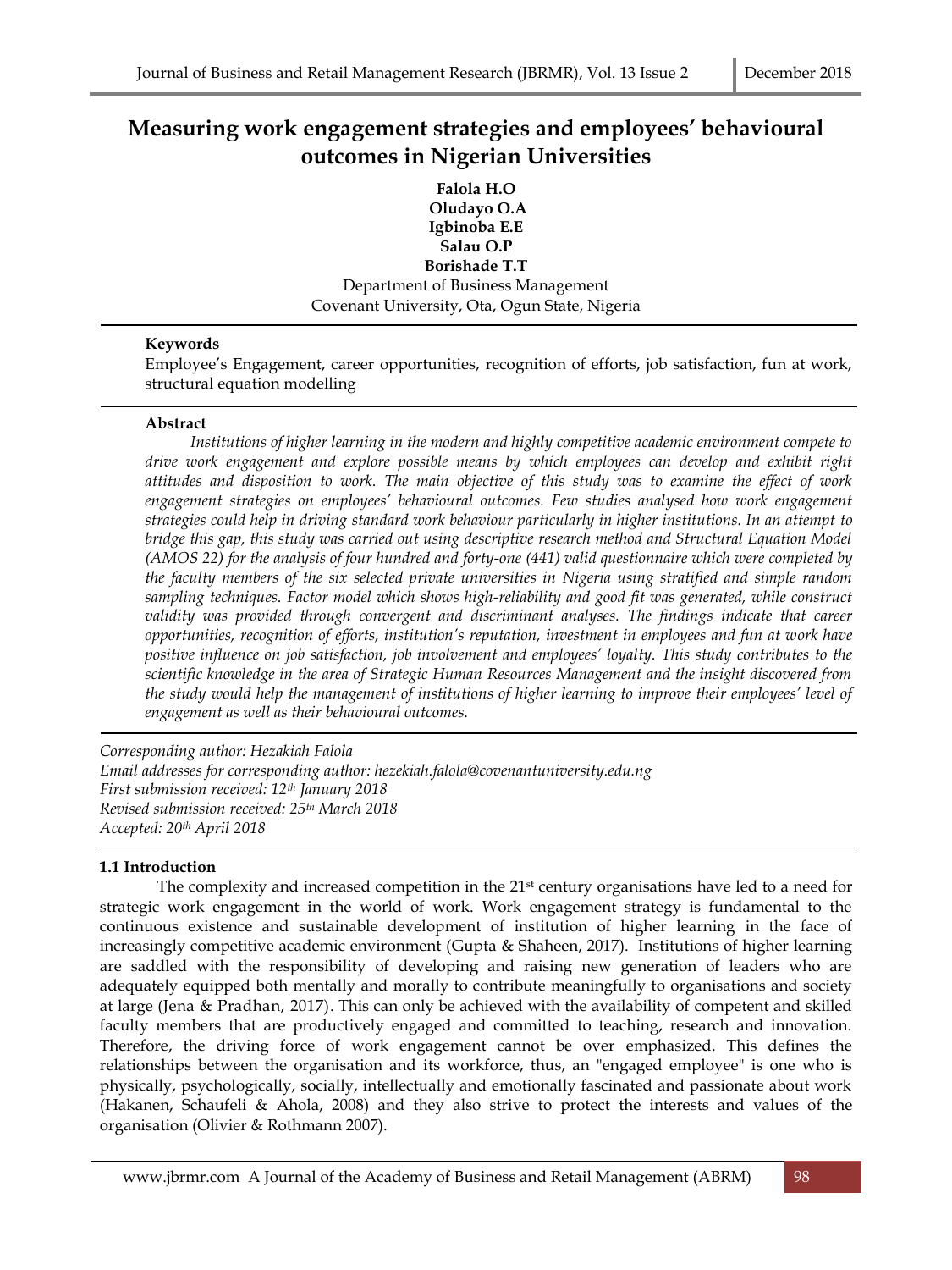Strategic engagement of employees remains sine-qua-non for building appropriate work behaviour and disposition in higher institutions (Cain, Tanford, & Shulga, 2018; Eldor & Harpaz, 2016). Institutions of higher learning are striving to gain competitive edge which can only be achieved when employees perceive that there are career opportunities, recognition of efforts, readiness of the institution to invest in their employee in form of training, development and empowerment, fun at work, clear direction. All these will drive motivation, job satisfaction, involvement and loyalty (Ogbonnaya, Daniels & Nielsen, 2017; Peterson, Nansook & Seligman, 2005; May, Gilson & Harter, 2004; Schaufeli & Bakker, 2004). Employees' also tend to be more productively engaged if they are given the privilege to participate in decision making process and empowered to take initiative and responsibility (Nelson & Simmons, 2003). Employees will also be more productively engaged, if encouraged to be actively involved in work processes and invigorated into organisations culture and practices (Vance, 2006, Gupta & Shaheen, 2017). As noted by some scholars, for any institution of higher learning to survive in the competitive academic environment, it is expedient for such institution to cherish, motivate and develop employees in order to earn their commitment thereby steering the organisation to success (Olaniyan & Hystad, 2016. Flock, 2010; Desai, Majumdar and Prabhu, 2010; Bassi and McMurrer, 2007).

Researchers have carried out studies on different elements of strategic human resource management such as talent management, employees' development, career development, knowledge management, employees' engagement among others (Jena and Pradhan, 2017; Sharma, Agarwal and Ganjiwale, 2011; Harathova 2009; Bhamagar, 2008; Macey and Schneider, 2008; Powell and Lubitsh, 2007; Saks, 2006; Schweyer, 2004). In spite of the attention given to employee engagement strategies, some organisations still find it difficult to engage their employees productively particularly in institutions of higher learning in Nigeria. Base on the foregoing, this paper seeks to investigate the influence of work engagement strategies on employees' behavioural outcomes. Therefore, the significance of this study emanated from the following specific objectives: (i) determine how career opportunities affect job satisfaction; (ii) analyse how recognition of effort affects employee's involvement; (iii) evaluate the influence of company reputation on employees' loyalty; (iv) investigate ways by which investment on employees will influence job involvement and (v) examine the role of fun at work on job satisfaction.

To achieve the above-mentioned specific objectives, the first section of this study focuses on the variables under investigation. The second section deals with methodology aspect which includes model specification, data collection procedure and data analysis, while data analysis, discussion and interpretation of the findings, conclusions and limitations and suggestions for further studies are discussed in the last part of the article.

### **2.0 Literature Review**

#### **2.1 Work Engagement**

Work Engagement has been described by many scholars' base on their views and perspectives. Ogbonnaya, Daniels and Nielsen (2017) described work engagement as a process by which the human resources of an organisation are economically and strategically inspired to be involved and committed to the organisational goals and values. In a related development, work engagement is the level at which employees are purposefully involved and satisfied with enthusiasm for work (Osborne and Hammoud, 2017; Harter, 2002), which drives employees' willingness to work beyond expectations to see that the organisation succeeds and achieve its goals on record time (Mani, 2011). Gupta and Shaheen (2017) and Seijts, and Crim (2006) posited that work engagement involves what he termed "10c" namely, "connection, career, clarity, convey, congratulate, contribute, control and collaborate, credibility and confidence".

Engaged employees see work as play or fun and they come to work every day with a sense of belonging, feeling a connection to their organisation, high level of enthusiasm and passion for their work as well as acting as partners in progress with the organisation (Joo, Lim & Kim, 2016, Kanik, Ishaq & Mridula, 2018). Also, Miller (2012) opined that employee work engagement is determined by the degree of discretionary efforts of employees into any given task beyond the required effort, time and brainpower to get the job done on record time. Therefore, work engagement is a positive attitude towards one's work which comprises a perception of mental enablement, feelings of vigour, preoccupation, dedication and enthusiasm to act, both within and extra-role towards the actualisation of organisational goals (Harju,

[www.jbrmr.com](http://www.jbrmr.com/) A Journal of the Academy of Business and Retail Management (ABRM) 99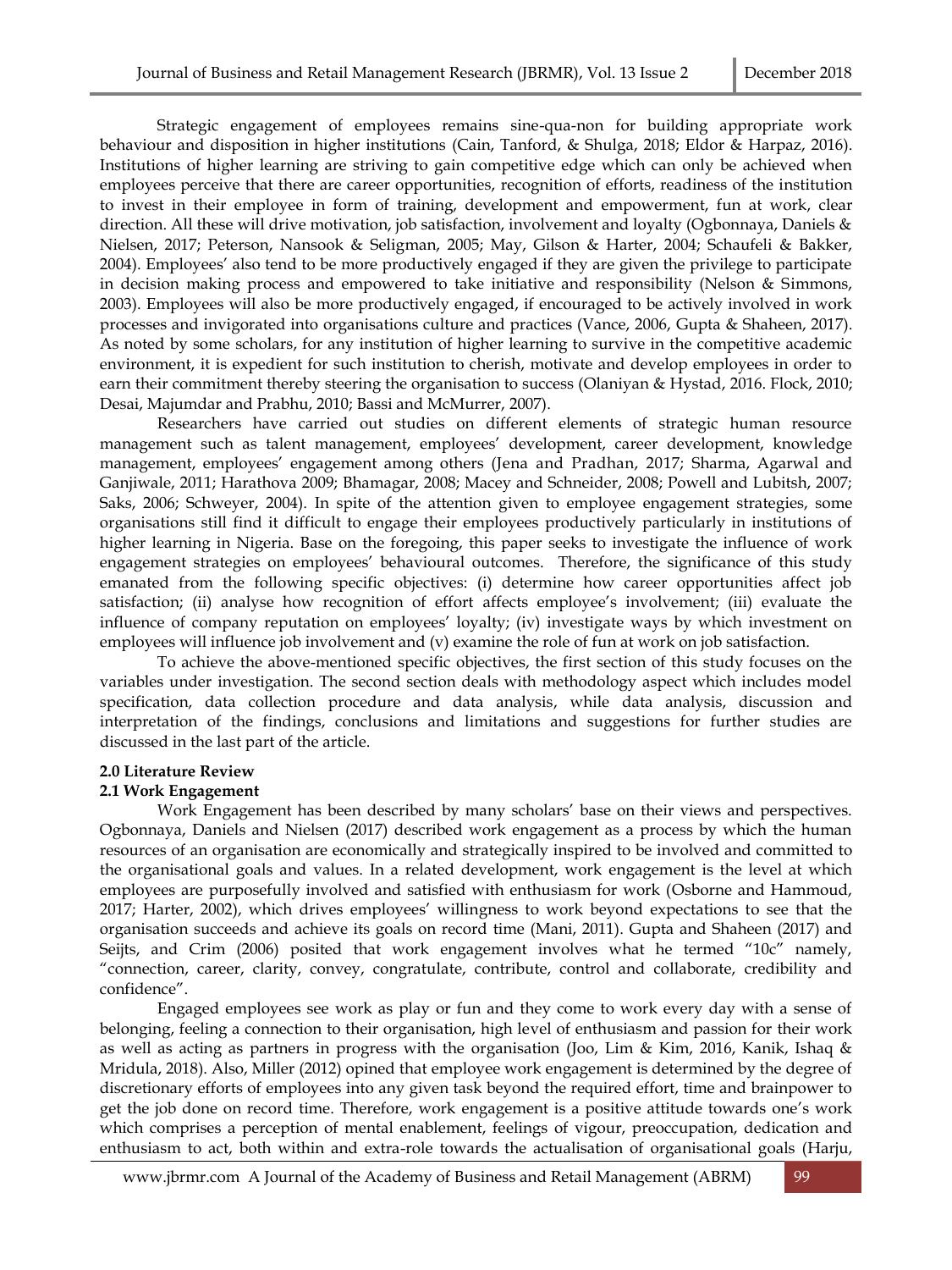Hakanen, & Schaufeli, 2016; Witemeyer, 2013). Employees who are actively engaged are positive with their work, aware of business context, work harmoniously with their co-workers, and prepare to go beyond the ordinary effort to get job done thereby, enhancing productivity (Desai, *et al.*, 2010). Work engagement can, therefore, be referred to as positive feeling and attitudes that employees have towards their jobs as well as discretionary effort they put into given responsibility (Falcone, 2006; Macey & Schneider, 2008; McBain, 2007).

Work engagement is a strategic business tool for organisational success (Jena & Pradhan, 2017; Lockwood, 2007) and reduces turnover and increases focus. Great leadership generates increased employee work engagement that results in organisational performance (Harter, Schmidt & Hayes, 2002). Soyars, Maureen, Brusino and Justin (2009) opined that contributions, connections, and growth/advancement are the three elements that drives employees' engagement. Meanwhile, physical component, emotional component, psychological empowerment, cognitive component is dimensional concept of work engagement (Attridge, 2009; Shaw 2005; May, *et al*., 2004; Baumruk 2004; Markos & Sridevi, 2010; Richman 2006).

# **2.2 Factors Influencing Employees' Active Engagement**

Every organisation is dynamic and unique and what derives work engagement differs depending on the nature and the peculiarity of the organisation. In an attempt to know the influence of active employees' engagement, several factors have been studied as predictors such as perceived organisation support, equality, justice, rewards, care and concern for employees, trust, fairness recognition, harmonious relationship and interaction, freedom of communication, participation in decision making process, affective commitment, job fit among others (Desai, *et al*., 2010; Shuck, 2010; McBain, 2007). It becomes imperative to state that work engagement is a strategic tool that will help in building a sustainable performance in the world of work. Management of such organisations are expected to create enabling work environment that will motivate and empower the workforce to be economically engaged in any given assignment (Macey & Schneider, 2008). By implications, the effective work engagement depends on the pattern of the job strategies adopted by the management which are important for higher performance that will influence organisational success. In another development, work environment, leadership style, teamwork, training and career development, compensation and remuneration systems, organisational policies, work characteristics, self-confidence and fun at work among others are motivating driving force that influences employees' involvement, loyalty and satisfaction (Anitha, 2014; Bakker, Shimazu, Demerouti, Shimada & Kawakami, 2014; Miller, 2012; Xu & Thomas, 2011). Meanwhile, employees' engagement has been conceptualized and classified under trait engagement, state engagement or affective satisfaction, behavioural engagement and inspired engagement as depicted in figure 1.

# **2.3 Work Engagement Strategies**

As noted by Banhwa, Chipunza, and Chamisa, (2014) and Woodruffe (2006), training and manpower development, management support initiatives, employee's empowerment, effective communication, equality, job satisfaction, work-life balance, health and safety, appropriate reward system, equal opportunity and fair treatment etc. have been identified as effective strategic tools that can enhance employees effective work engagement. In a related development, Career opportunities, recognition, and organisation reputation enhance work engagement that drive commitment and optimal performance (Aon, 2013; Organ, Posdakoff & MacKenzie, 2006). However, the proper application of these work engagement strategies will promote employees' loyalty, commitment, satisfaction etc. which will invariably culminate into productive, satisfactory and employees' retention (Kanik, Ishaq, & Mridula, 2018; Schaufeli & Bakker, 2004). Sequel to the review of the literatures, work engagement strategies comprises of career opportunities, employees' empowerment, management support, investment on employees, employees' participation in decision making, recognition and reward, work-life balance, fair treatment and equality, good relationship with supervisors and co-workers etc. (Banhwa, Chipunza & Chamisa, (2014). These tend to influence employees' good attitude towards work and enhance employees' active engagement which will invariably culminate into efficient job performance.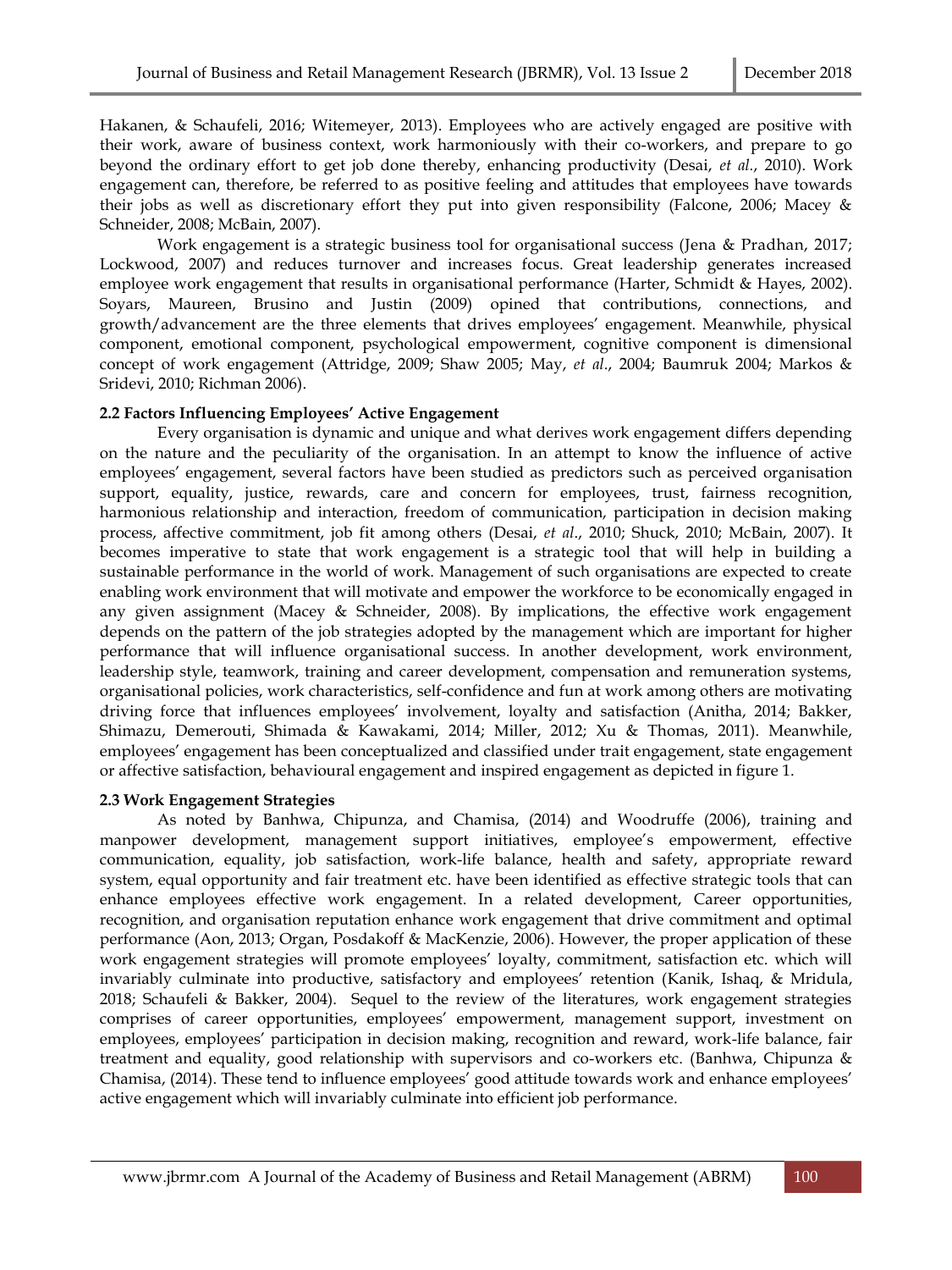

*Figure 1: Classifications of Employees' Engagement Source: Adapted from Macey and Schneider, (2008)*

# 2.4 Theoretical Framework

Self-determination theory posits that employees tend to be actively engaged when they are intrinsically motivated (Deci & Ryan, 1985). It is therefore the responsibility of management of organisations to focus on employees' engagement strategies that will help in building employees intrinsic motivation. The theory also posits that employees derive strength for productive engagement as a result of their ability to manage and control their personal behaviours and goals. This suggests that employees' behavioural outcome depends largely on the level of intrinsic motivation and job satisfaction which will invariably affect their performance. The motivation level of an employee is related to job satisfaction, involvement and loyalty to the organisation. All these are processed internally by the individual employee and it affects his or her emotional state of mind (Deci & Ryan, 1985). To ensure that employees have positive mind set, organisations are expected to look into what can drive work engagement which include but not limited to career progression, employees support, the level of investment on employees, organisational reputation, fun at work, among others (Osborne & Hammoud, 2017; Ogbonnaya, Daniels & Nielsen, 2017). Therefore, according to the Self-determination theory, when employees perceive that their organisation is not doing anything to enhance their intrinsic motivation, they begin to gradually withdraw their commitment, hide their identities, ideas, and feelings. This will invariably have adverse effect on work performance (Deci & Ryan, 1985). Similarly, if the employees are satisfied by the various engagement practices and loyal to the organisation, it can culminate into outstanding work engament (Blattner & Walter, 2015; Bowen, 2016; Barrick, Thurgood, Smith, & Courtright, 2014). According to Mowbray, Wilkinson and Tse (2014), the management of organisations including institutions of higher

[www.jbrmr.com](http://www.jbrmr.com/) A Journal of the Academy of Business and Retail Management (ABRM) 101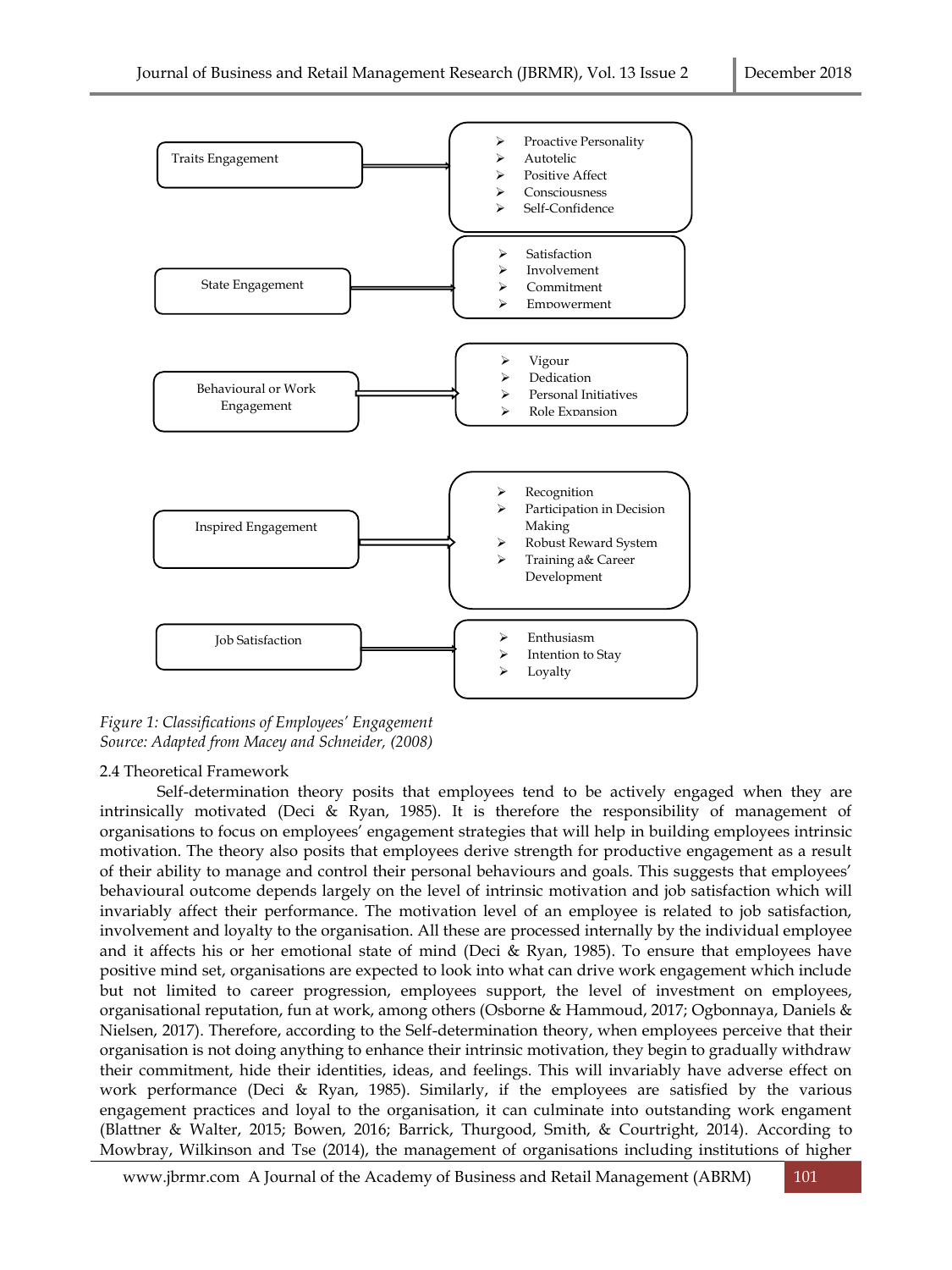learning adopt the concept of Self-determination theory to encourage employees have progressive attitudes toward their organization.

#### **3.1 Methodology**

The goal of this research is to investigate the resultant effect of job engagement strategies on employees' behavioural outcomes. Job engagement strategies were measured using career opportunities, recognition of efforts, corporate reputation, investment in employee, fun at work. While employees' behavioural outcomes were measured using job satisfaction, employees' involvement and employees' loyalty. A descriptive design was adopted for this study. As suggested by Creswell (2003), a descriptive design enables researchers to adopt one-time observation, including proximate and conclusive variables fundamentally needed to discourse the problem of the research as highlighted in the study.

Meanwhile, Statistical Package for Social Sciences and AMOS 22 were used for the analysis while Structural Equation Modelling (SEM) was used to determine the strength of relationship and resultant effect of job engagement strategies and employees' behavioural outcomes. This is depicted in figure 1. Factor model which shows high-reliability and good fit was generated, however, construct validity was provided through convergent and discriminant analyses. The sample for this study consisted of 600 respondents across the top six private universities in Southwest, Nigeria. The selection of the participating universities was based on performance as ranked by various national and international ranking agencies. What informed the choice of Southwest Nigeria is because 48 percent of all private universities in Nigeria are situated within the geo-political zone while others spread across five geopolitical zones in Nigeria. The combination of stratified, purposeful and random sampling techniques was adopted for the purpose of this study. It is also imperative to report here that data for the study were obtained via self-structured questionnaire and modified items from the literature reviewed. The 5-point Likert scale that described the extent to which the respondents agreed to the statements on the research instrument was used. The choice of the 5-point Likert scale was based on it typicality as established by Bowling & Hammond, (2008) which was also used in similar studies (Falola, Salau, Oyafunke-Omoniyi & Olokundun, 2016, Osibanjo, Salau, Falola, Oyewunmi, 2016, Ibidunni, Osibanjo, Adeniji, Salau & Falola, 2016). Data were also studied and the assumptions for analysis were checked based on the procedures recommended by Anderson and Tatham (2009). It was discovered that data presented were precise and accurate with no inconsistencies in various measures. It must also be noted that acceptance values and variance inflation factor values were the threshold > 0.2 and > 5.0 respectively.

The researchers also analysed the normality and linearity while 159 respondents from the original sample of 600 were removed with the use of Mahalanobis Distance Criterion (MDC). The percentage of missing data was far less than 5 percent and were excluded using Listwise Deletion Method as suggested by Tabachnick and Fidell (2007) and Fornell and Larcker (1981). The final sample for the study was four hundred and forty-one (441) respondents which can also be considered accurate for the analysis. After the modification of the final measurement model for all constructs, unidimensionality, reliability, and validity were evaluated, and the outcomes measurement model are depicted in Table 1, summarizes the factor loadings, indicator reliability, error variance, compose reliability and average variance extracted estimate for the final measurement model.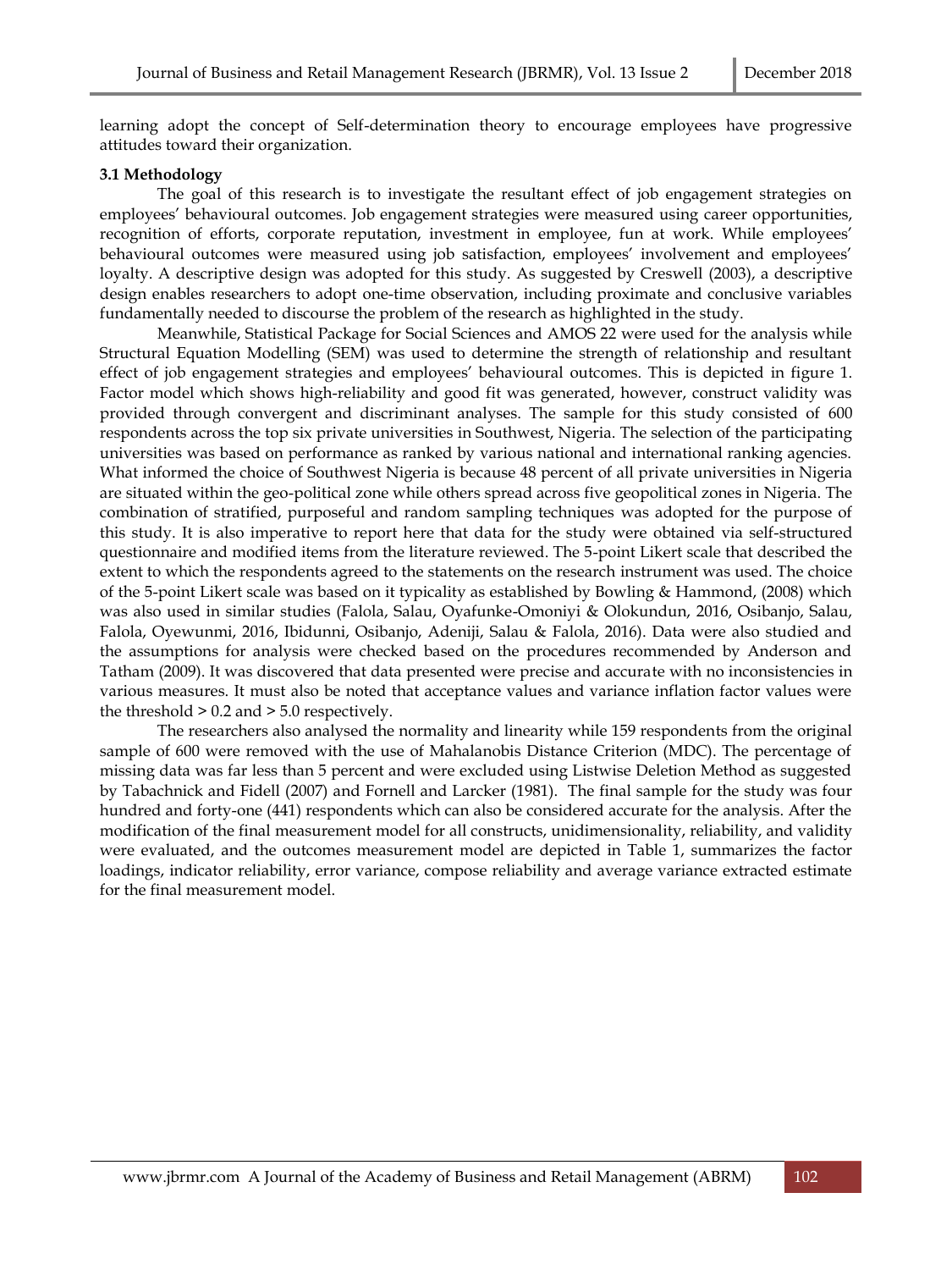# **3.2 Results**

Table 1: Result of Validity and Reliability

|            |                              | Loading    | Indicator   | Error      | Compose     | <b>AVE</b> | No. of     |
|------------|------------------------------|------------|-------------|------------|-------------|------------|------------|
|            |                              |            | Reliability | Variance   | Reliability |            | Final      |
|            |                              |            |             |            |             |            | Indicators |
|            | Variables                    | $\geq 0.7$ |             | $\leq 0.5$ | $\geq 0.8$  | $\leq 0.5$ |            |
| <b>JES</b> |                              |            |             |            |             | 0.9167     |            |
|            | Career Opportunities         | 0.9886     | 0.9773      | 0.0227     | 0.9773      |            | 6          |
|            | Recognition<br>Efforts<br>of | 0.8989     | 0.8080      | 0.1920     | 0.8080      |            | 6          |
|            | Company's Reputation         | 0.8953     | 0.8016      | 0.1984     | 0.8015      |            | 5          |
|            | Investment in Employee       | 0.8987     | 0.8077      | 0.1923     | 0.8077      |            | 5          |
|            | Fun at Work                  | 0.8943     | 0.8071      | 0.1929     | 0.8071      |            | 6          |
|            |                              |            |             |            |             |            |            |
| EBO        |                              |            |             |            |             | 0.9391     |            |
|            | Job Satisfaction             | 0.9876     | 0.9793      | 0.0500     | 0.9500      |            | 6          |
|            | Employees' Intention         | 0.8968     | 0.8043      | 0.1957     | 0.8043      |            | 5          |
|            | Employees' Loyalty           | 0.9284     | 0.8619      | 0.1381     | 0.8619      |            | 5          |
|            |                              | - - - - -  |             |            |             |            |            |

All loadings are significant at p < 0.0001.

The measurement model that is very paramount is the path significance indicated by the standardised regression estimate (β) which measures the effects of independent variable on dependent variable. In order to determine the model, fit of the variables, several fit indices which include: chisquare/degree of freedom (χ2/df), Goodness-of-Fit Index (GFI) Comparative Fit Index (CFI), and Root Mean Square Error of Approximation (RMSEA) were examined and the result is depicted in figure1.



Parameters: X<sup>2</sup> 41.173; P <0.001; IFI= 0.908; NFI= 0.988; CFI= 0.903; GFI = 0.941; AGFI= 0.933; RMSEA = .5623 *Figure 1: Job Engagement Driving Force and Employee Behavioural Outcome Model* JES- Job Engagement Strategies CO – Career Opportunities; RE – Recognition of Efforts; CR – Corporate Reputation IE – Investment on Employee; FW – Fun at Work EBO – Employee Behavioural Outcomes JS – Job Satisfaction; EI – Employee Intention; EL – Employee Loyalty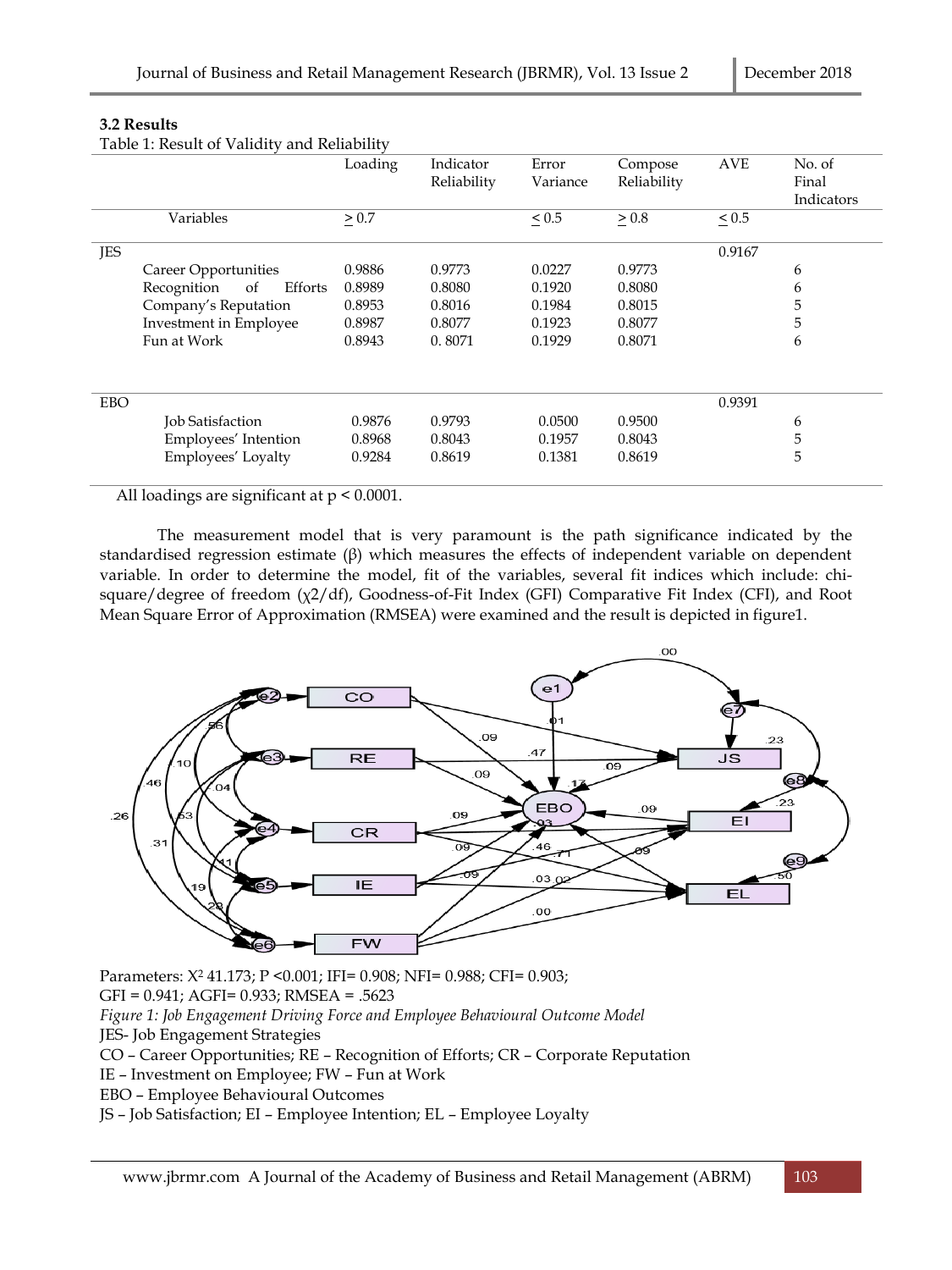|    |      |    | Estimate | S.E. | C.R.   | D     |  |
|----|------|----|----------|------|--------|-------|--|
| JS | <--- | M  | .006     | .087 | .064   | .949  |  |
| JS | <--- | RE | .472     | .113 | 5.400  | $***$ |  |
| EL | <--- | CR | .705     | .060 | 11.970 | $***$ |  |
| EL | <--- | IΕ | .023     | .064 | .390   | .697  |  |
| EI | ⊂--- | IΕ | .464     | .086 | 5.921  | $***$ |  |
| EI | ⊂--- | CR | .030     | .078 | .398   | .691  |  |
| EI | <--- | FW | .027     | .080 | .353   | .724  |  |
| EL | <--- | FW | .004     | .062 | .061   | .951  |  |

Table 3: Regression Weights

Note: C.R. = Critical Ratio; S.E. = Standard Error; \* significant at 0.05

# 4.1 Discussion of the Findings

Further to Table 3, the regression weight between career opportunities in the prediction of employee job satisfaction show the path coefficient of .006 (p<0.001). This suggests that when employee career opportunities go up by 1 standard deviation, the level of employee job satisfaction will go up by 0.006. The implication of this is that, if management of the institutions of higher learning give attention to the career opportunities, there is likelihood that it will impact on the employees' level of job satisfaction which will invariably enhance organisational performance particularly in this dynamic and competitive academic environment. This validates the findings of Eldor and Harpaz (2016) in their model of employee engagement, learning environment and job performance. Meanwhile, Gupta and Shaheen (2017) in their findings discovered that career opportunity is one of the driving forces of work engagement while Falola et al (2018) noted that career opportunities can foster Intrapreneurship employee performance. This suggests that work engagement has a significant influence on employees' job satisfaction and turnover intention. In a related development, the regression weight between recognition of effort and employee job satisfaction is .472 (p<0.001) which indicates that when recognition of employees' effort goes up by 1 standard deviation, employee job satisfaction goes up by 0.472. Therefore, organisations' readiness to recognise and reward efforts of the employees will likely rub-off on the employees' level of satisfaction. This corroborates the findings of Nuesch, (2017) who noted that recognition of effort is fundamental in building acceptable and appropriate workplace attitudes that will culminate in achieving the organisational strategic goals particularly in the highly competitive academic environment that is characterised by the evolvement of sophisticated technology.

The implication of this finding is that any institution of higher learning that is more sensitive to employees' performance and recognise such performances in the academic world is more likely to attract and retain employees with distinctive capabilities that will be actively engaged in teaching, research and innovation. This finding is in line with the submission of Joo, Lim and Kim (2016) in their study on work engagement, psychological capital, and empowerment. This also correlates with the findings of Olaniyan and Hystad (2016) in their research work titled "employees' psychological capital, job satisfaction, insecurity, and intentions to quit: the direct and indirect effects of authentic leadership". The regression weight between institutions reputation in the prediction of employee involvement and employee loyalty are .905 (p<0.001) and .030 (p<0.001) respectively. This indicates that when institutions image goes up by 1 standard deviation, employees' involvement and loyalty go up by 0.905 and 0.030 standard deviations in that order. Any institution that wants to tap from the reservoir of its employees' potentials and earn their involvement and loyalty would need to look at what needs to be done in order to improve the institutional image. The findings are in line with Cain, Tanford, & Shulga, (2018) and Osborne, Hammoud, (2017). They found out that employees tend to be effectively engaged in the workplace if they are comfortable with the image and reputation of the organisation.

Meanwhile, the regression weight for investment on employee in the prediction of employees' loyalty and employees' investment are .023(p<0.001) and .464 (p<0.001) respectively. This suggests that when investment on employee goes up by 1 standard deviation, employee loyalty and employee job involvement will increase by 0.023 and 0.464. The implication of this is that employees are likely to be fully involved and loyal to their institution if they have the feelings that the institutions is ready to invest on them in terms of training, conferences, development, to mention just a few. This finding is also in line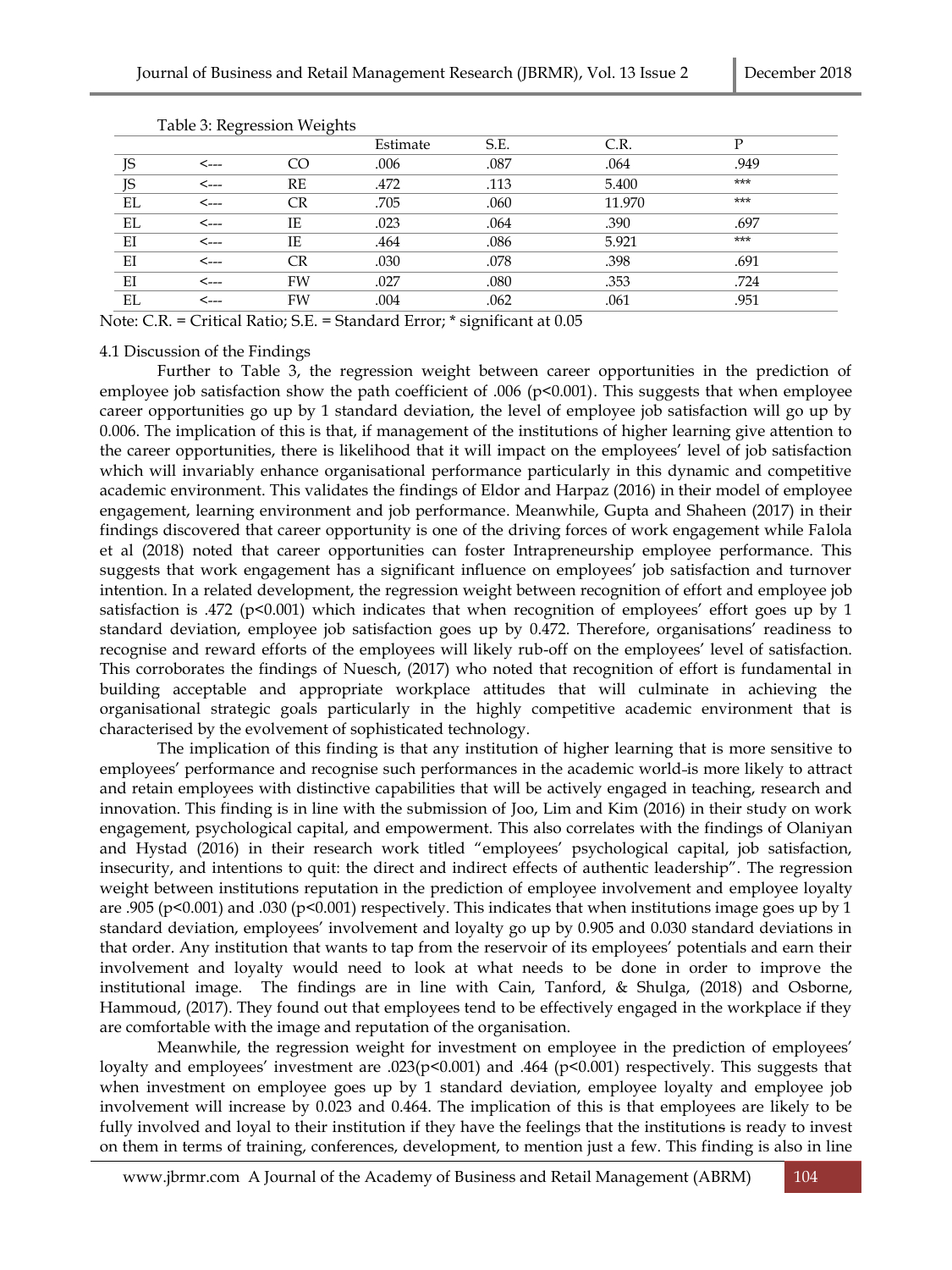with the submission of Shuck and Rose (2013) who noted that reframing employees' engagement within the context of meaning and purpose has significant implications for employees' loyalty and involvement when the institution does enough in investing on employees.

The implication of this is that, once the employees perceive that there is provision for investment on them by the institution in its policy and practice, this will make the employees to be more committed, loyal and satisfy with the organisation. This further suggests that the level of performance of employees will be trigged and sustained if the institution invests heavily on staff training and development. This finding also validates the submission of Blattner and Walter (2015) noting that creating and sustaining a highly engaged company culture can be achieved through investment on employees. The investment on employees could come inform of training, development, education among others. Also, the effect of fun at work in the prediction of employees' involvement and loyalty, show the path coefficient of .027 (p <0.05) and 004 (p <0.05) in that order. Therefore, when fun at work goes up by 1standard deviation, employees' involvement and loyalty goes up by 0.027 and 0,004 respectively. The implication of this is that when employees enjoy fun at work, it will most likely affect their involvement and loyalty. The finding correlates with the findings of Jamaludin, Ahmad, Mohammad and Shobri (2016). They found out that fun at work in form of socializing with co-workers, celebrating achievements at work, personal freedom to celebrate and global fun at work make employees to be more engaged, involved and loyal to the organisation. Similarly, Fairhurstt (2013) also found out that fun at work has significant effect on employees' level of involvement and satisfaction. Sequel to the above, it is important to stress that career opportunities, recognition of efforts, company's reputation, investment on employee and fun are predictors of employees' behavioral outcomes such as job satisfaction, employees' involvement, and employees' loyalty.

# **5.1 Conclusion**

Every organisation irrespective of its industrial experience, seeks to be more effective and gain competitive advantage, thus, the impact of employees' engagement strategy on job performance cannot be over emphasized. The need for improved efficiency in organisation has become generally accepted and this depends on efficient and effective engagement of employees in corporate activities. It becomes necessary in view of advancement in modern world to stimulate employees' involvement through their perceptions of the following features: job importance; career opportunities; simplicity of work expectations; employees' empowerment; steady feedback and dialogue with senior colleagues. In addition, employees' engagement can also be stimulated through quality of working relationships with peers, senior colleagues, and subordinates as well as perceptions of the character and ethics of the organisation. Others are effective internal employee communications and reward; and providing conducive work environment for greater commitment and higher performance. Management should create an enabling working environment; provide good leadership; allow opportunities for employees' personal goal and development, provide necessary support, involve the employees in decision making process; and give competitive remuneration and incentives. The above-mentioned strategies will propel the employees' discretionary behaviour thereby, enhancing their performance and significantly contributing to organisational development.

Meanwhile, practical recommendations can be given to the management of universities in Nigeria. In order to retain the faculty members with distinctive competences, the universities should enhance the work engagement of the employees. The value of the institutional supports will likely influence the behavioural outcomes of the employees. Similarly, work engagement can also be influenced if faculty members are given opportunities to participate in decision making process particularly on the issues that relate to work engagement. Theoretical recommendations are another contribution that this study has made. Further to the basic assumptions of self-determination theory, it is recommended that if the faculty members are given adequate and competitive reward and they are satisfied, it will increase their commitment, involvement and their level of engagement to research, teaching, innovation and community impact.

#### **5.2 Limitations and Suggestions for Further Studies**

The study was limited in scope as it covers only six (6) private universities in Southwest, Nigeria. The generalisation of the findings becomes a problem since there are other private universities in other

[www.jbrmr.com](http://www.jbrmr.com/) A Journal of the Academy of Business and Retail Management (ABRM) 105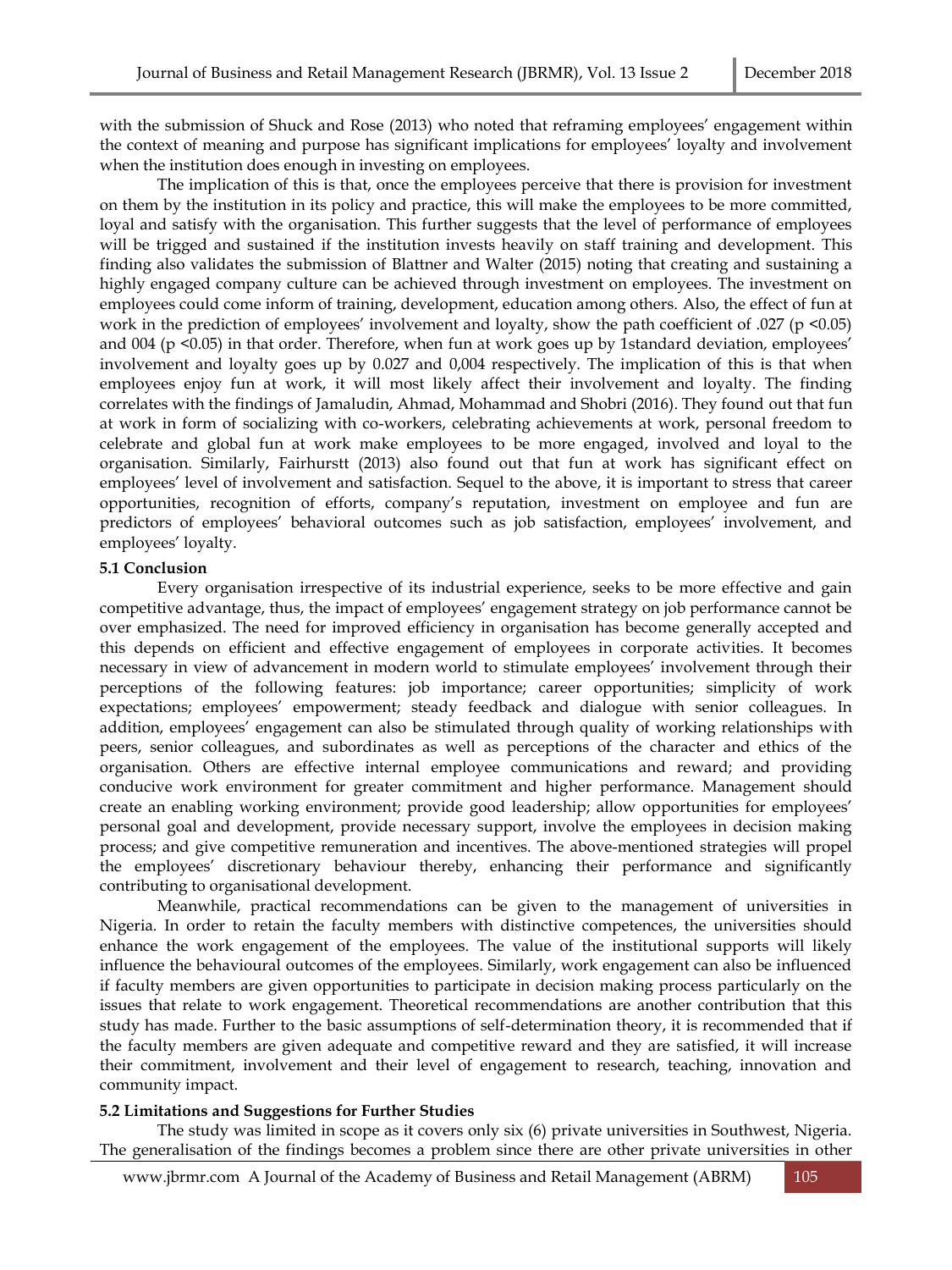five geo-political zones in Nigeria. It is recommended that further studies can expand the scope of the study. A comparative analysis between private universities and public universities across the six geopolitical zones can as well be carried out. In addition, it is possible that the relationship between employee work engagement and employee behaviour outcomes can be influenced by other factors. It is suggested that factors like performance incentives, institutional supports, demographic characteristics among others can be introduced as intervening variables. Besides, this study used qualitative method, it is recommended that future studies can adopt mixed method approach.

#### **Acknowledgement**

We would like to appreciate Covenant University Centre for Research, Innovation and Discovery for their financial support.

# **References**

- Anitha, J. (2014) Determinants of employee engagement and their impact on employee performance. *International Journal of Productivity and Performance Management*. 63(3) 308-323.
- Armstrong, M. (2006) *A handbook of human resource management practice* (7thed.) London: Kogan Page.
- Attridge, M. (2009) Measuring and managing employee work engagement: a review of the research and business literature. *Journal of Workplace Behavioral Health*. 24(1), 383-398.
- AON Hewitt, (2013) Trends in global employee engagement. [online]. Retrieved from[: www.aonhewitt.com.](http://www.aonhewitt.com/)
- Bakker, A.B., Shimazu, E. Demerouti, K.S & Kawakami, N. (2014) Work engagement versus workaholism: A test of the spillover-crossover model. *Journal of Managerial Psychology*. 29(1), 63-80.
- Babb, S. & Meyer, T. (2005) *Perspectives on learnerships. Knowledge resources*. South Africa: Knowres.
- Banhwa, P.F, Chipunza, C. & Chamisa, S.F. (2014) The influence of organisational employee engagement strategies on organisational. *Journal of Social Sciences*, 5 (6), 53-62.
- Barrick, M. Thurgood, G.R., Smith, T.A & Courtright, S. (2014) Collective organizational engagement: Linking motivat ional antecedents, strategic implementation, and firm performance. *Academy of Management Journal*, 58,111–135.
- Baumruk, R. (2004) The missing link: the role of employee engagement in business successes. *Workspan*, 47(5), 48-52.
- Bassi, L, & McMurrer, D. (2007) Maximizing Your Return on People. *Harvard Business Review*, March: 115 123.
- Blattner, J., & Walter, T.J. (2015) Creating and sustaining a highly engaged company culture in a multigenerational workplace. *Strategic HR Review*, 14, 124–130.
- Cain, L., Tanford, S. & Shulga, L. (2018) Customers' Perceptions of Employee Engagement: Fortifying the Service– Profit Chain. *[International Journal of Hospitality & Tourism Administration](http://www.tandfonline.com/toc/wjht20/current)*, 19(1).
- Deci, E.L., & Ryan, R.M. (1985). *Intrinsic motivation and self-determination in human behavior.* New York, NY: Plenum.
- Desai, M., Majumdar, B., & Prabhu, G.P. (2010) A Study on Employee Engagement in Two Indian Businesses. *Asian Journal of Management Research*, 1(1), 81-96.
- Eldor, L., Harpaz, I. (2016) A process model of employee engagement: Learning climate and its relationship with work performance. *Journal of Organizational Behaviour*, 37(2), 213-235.
- Endres, G. & Mancheno-Smoak, L., (2008) The human resource craze: Human performance improvement and employee engagement. *Organisation Development Journal*, 26 (2), 69-78.
- Falola, H.O., Salau, O.P., Olokundun, A.M., Omoniyi-Oyafunke, C.O, Ibidunni, A.O & Oludayo, A.O. (2018). Employees' intrapreneurial engagement initiatives and its influence on organisational survival. *Business: Theory and Practice*, 19, 9-16.
- Falola, H. O, Salau, O. P, Omoniyi-Oyafunke, C. O & Olokundun M. A. (2016). Effect of marital instability on employees' performance in selected commercial banks in Nigeria. *International Business Management.* 10(21), 5158-5163.
- Falola, H. O., Osibanjo O. A, & Ojo, S.I. (2014) Effectiveness of training and development on employees' performance and organisation competitiveness in the Nigerian banking industry. *Bulletin of the Transilvania University of Braşov Series V: Economic Sciences*. 7(56).
- Fairhurst, D. (2013) Work made fun gets done, sums up the preconditions of an engaged and productive workforce. HR Magazine, MA Business & Leisure. 17.
- Frank, F., Finnegan, R. & Taylor, C. (2004) The race for talent: retaining and engaging workers in the 21st century. *Human Resource Planning*, 27(3), 12 – 26.
- Gallup Organisation (2006) [online] Available at: [www.gallup.com.](http://www.gallup.com/)
- Gupta, M & Shaheen, M. (2017) The impact of work engagement and turnover intention: Moderation by Psychological capitalin India. *Business: Theory and Practice,* 18(1), 136–143
- Harju L.K, Hakanen, J.J, Schaufeli, W.B. (2016). Can job crafting reduce job boredom and increase work engagement? A three-year cross-lagged panel study. *Journal of Vocational Behavior,* 95:11–20.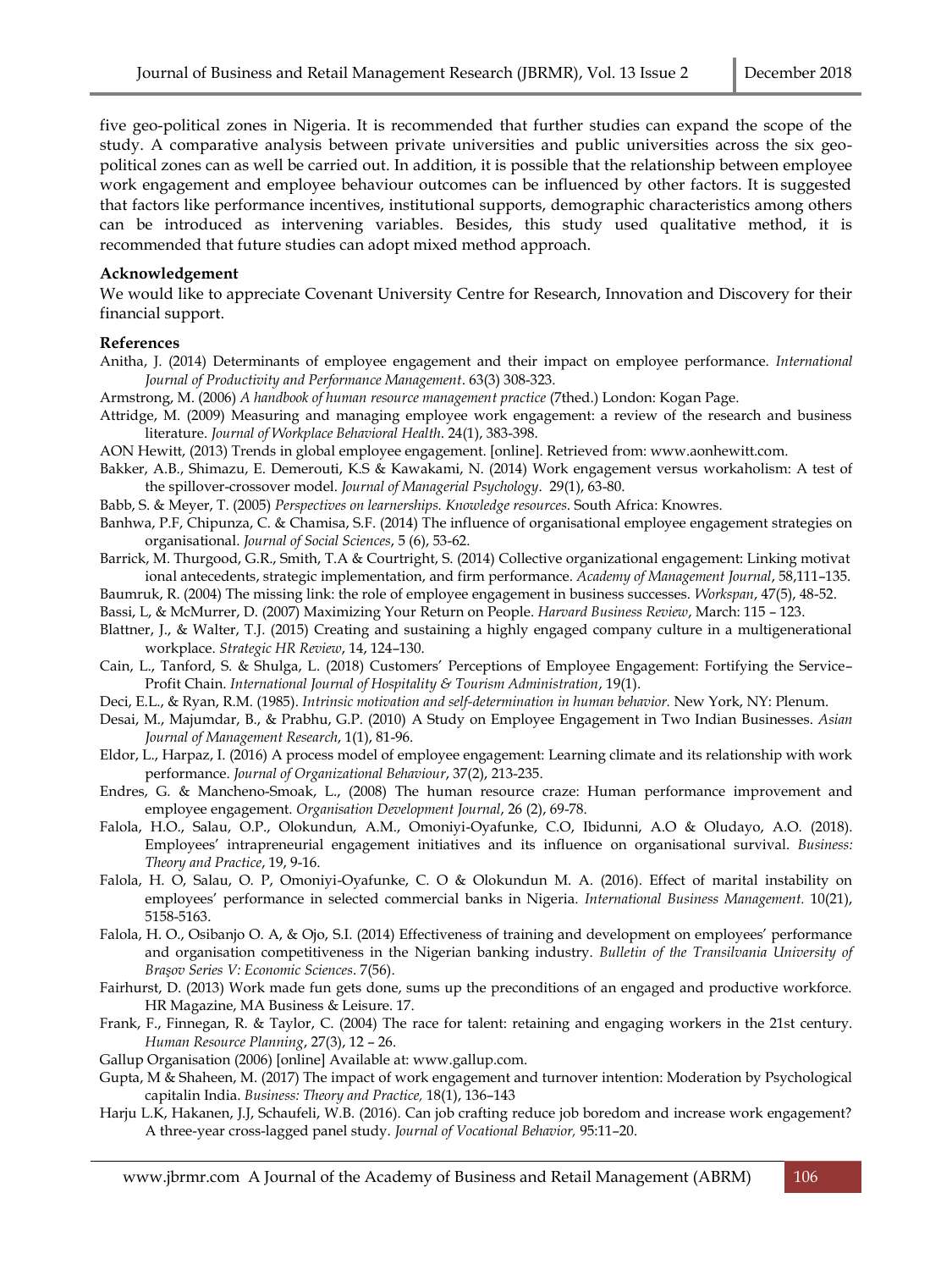- Hakanen, J.J., Schaufeli, W.B., & Ahola, K. (2008) The job demands-resources model: a three-year cross-lagged study of burnout, depression, commitment, and work engagement. *Work and Stress*, 22(3), 224–241.
- Ibidunni, O.S., Osibanjo, A.O., Adeniji, A.A., Salau, O.P. and Falola, H.O. (2016) Talent Retention and Organizational Performance: A Competitive Positioning in Nigerian Banking Sector. *Periodica Polytechnica Social and Management Sciences*, *24(1), 1-13.*
- Jamaludin, M.F., Ahmad, A.M., Mohammad, A. & Shobri, N.D.M. (2016) A Study on the relationship between fun at work and work engagement. Proceedings of the ASEAN Entrepreneurship Conference.
- Jena, L.K, Pradhan, S. (2017) Research and recommendations for employee engagement: Revisiting the employee-organization linkage", Development and Learning in Organizations*. An International Journal,* 31(5), 17-19.
- Joo, B.K, Lim, D.H, Kim, S. (2016) Enhancing work engagement: the roles of psychological capital, authentic leadership, and work empowerment. *Leadership & Organization Development Journal* 37 (8): 1117–1134.
- Kanik, G., Ishaq, A.D., Mridula, M. (2018) Job Satisfaction and Work Engagement: A study using private sector bank managers. *Advances in Developing Human Resources*, 20(1), 58-71.
- Little, P., & Little, B. (2006) Employee engagement: conceptual issues. *Journal of Organisational Culture, Communications and Conflict*, 10(1), 111-120.
- Lockwood, N.R (2007). Leveraging employee engagement for competitive advantage: HR's strategic role. *HR Magazine*. 52(3), 1-11.
- Macey, W.H., & Schneider, B. (2008) The meaning of employee engagement. *Industrial and Organisational Psychology*. 1(1), 330.
- Mani, V. (2011) Analysis of employee engagement and its predictors. *International Journal of Human Resource Studies*. 1(2), 87-95.
- Markos. S. & Sridevi, M.S., (2010) Employee engagement: the key to improving performance. *International Journal of Business and Management*, 5(12), 56-67.
- May, D.R., Gilson, R.L. & Harter, L.M. (2004) The psychological conditions of meaningfulness, safety and availability and the engagement of the human spirit at work. *Journal of Occupational & Organisational Psychology*, 77(13), 11- 37.
- McBain, R. (2007). The practice of engagement, *Strategic HR Review*, 6(6), 16-19.
- Millar, G., (2012). Employee Engagement: A New Paradigm. *Human Resource Management International Digest*, 20(2), 103-177.
- Mowbray, P. K., Wilkinson, A., & Tse, H. H. M. (2014) An integrative review of employee voice: Identifying a common conceptualization and research agenda. *International Journal of Management Reviews*, 17, 382–400.
- Ogbonnaya, C., Daniels, K., Nielsen, K. (2017). How incentive pay affects employee engagement, satisfaction, and trust. *Harvard Business Review.*
- Olaniyan, O.S, Hystad, S.W. (2016). Employees' psychological capital, job satisfaction, insecurity, and intentions to quit: the direct and indirect effects of authentic leadership. *Revista de Psicologia del Trabajo y de las Organizaciones,* 32(3), 163–171.
- Osborne, S., Hammoud, M.S. (2017). Effective employee engagement in the workplace. *International Journal of Applied Management and Technology*, 16(1), 50–67.
- Osibanjo, A. O. Salau, O. P, Falola, H. O & Oyewunmi, A. E. (2016). Work place stress: Implication for organisational performance in a Nigerian public University. *Business: Theory and Practice.* 17(3), 261-269.
- Organ, D.W., Posdakoff, P.M. & MacKenzie, S.B. (2006) *Organisational citizenship behaviour: its nature, antecedents, and consequences,* Thousand Oaks, CA: Sage.
- Olivier, A.L., & Rothmann, S. (2007) Antecedents of work engagement in a multinational oil company. *South African Journal of Industrial Psychology*, 33(3), 49–56.
- Peterson, C., Nansook, P., & Seligman, M.E. (2005) Orientations to happiness and life satisfaction: full life versus the empty life. *Journal of Happiness Studies*, 6(2), 25–41.
- Richman, A. (2006) Everyone wants an engaged workforce how can you create it? *Workspan*. 49(4), 36-39.
- Robinson, D., Perryman, S., & Hayday, S. (2004). *The drivers of employee engagement*, institute for employment studies: University of Brighton.
- Saks, A.M. (2006) Antecedents and consequences of employee engagement. *Journal of Managerial Psychology*, 21(6), 600- 619.
- Schneider, B., Macey, W.H., Barbera, K.M., Martin, N. (2009). Driving customer satisfaction and financial success through employee engagement, *People and Strategy,* 32(2), 22-27.
- Schaufeli, W. B., & Bakker, A. B. (2004). Job demands, job resources and their relationship with burnout and engagement: A Multi-Sample Study. *Journal of Organisational Behaviour*, 25(5), 293–315.
- Seijts, G.H and Crim, D. (2006). What engages employees the most or the ten c's of employee engagement. *Ivey Business Journal*, 70(4), 1-5.